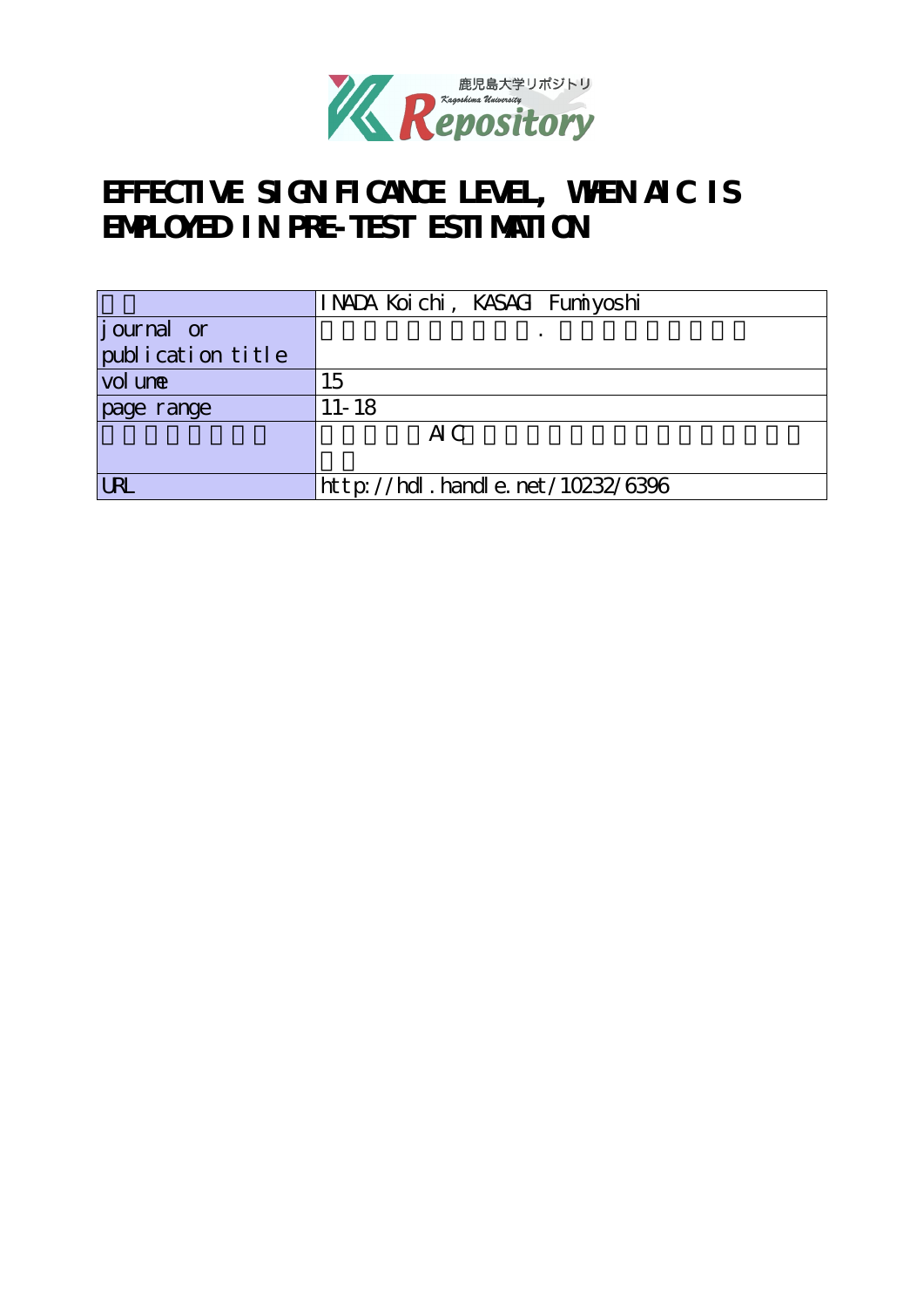## EFFECTIVE SIGN FICANCE LEVEL, WHEN AIC IS **EMPLOYED IN PRE-TEST ESTIMATION**

|                          | INADA Koichi, KASAGI Fumiyoshi           |
|--------------------------|------------------------------------------|
| journal or               |                                          |
| $\int$ publication title |                                          |
| vol une                  | 15                                       |
| page range               | $11 - 18$                                |
|                          | AC                                       |
|                          |                                          |
| <b>LRL</b>               | $http://hdl. handle. net/10232/00007013$ |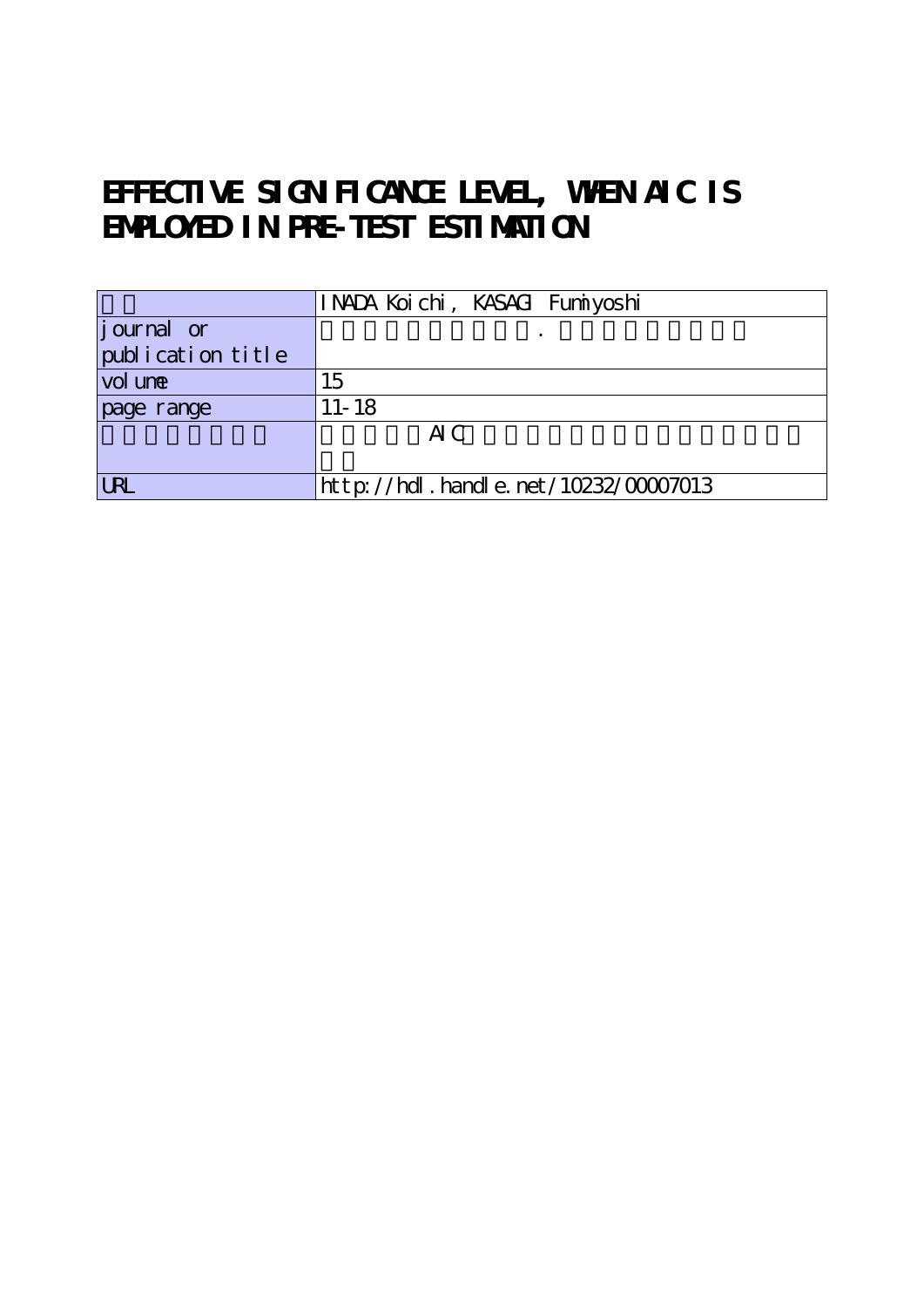Rep. Fac. Sci., Kagoshima Univ., (Math., Phys. & Chem.) No. 15, p. 11-18, 1982

## EFFECTIVE SIGNIFICANCE LEVEL, WHEN AIC IS EMPLOYED IN PRE-TEST ESTIMATION

By

Kôichi Inada\* and Fumiyoshi Kasagi\*\*

(Received August 31, 1982)

#### Abstract

In the present paper we evaluate the effective significance level when AIC is employed in pre-test estimation. Numerical values of the significance level are presented in Table 1-3.

#### 1. Introduction

The estimation after preliminary test of significance has been studied by various authors. The earlier works include, among others, Bancroft [3], Asano [2] and Kitagawa [6]. The central issue in this type of problem is how to determine the significance level of the preliminary test. We cite the works of Sawa and Hiromatsu [7]. Hirano [5] applied AIC (Akaike's information criterion [1]) to determine when to pool and when not to pool. AIC is equal to  $-2\log_{e}L(\hat{\mu})+2k$ , where  $L(\hat{\mu})$  is the maximum likelihood and  $k$  is the number of unknown parameters.

Assume we have two models  $H_0$  and  $H_1$ , which we ought to determine before the esimator is numerically calculated, and we ought to select the model which has smaller value of AIC, and upon selecting the model we compute the maximum likelihood estimate assuming this model. When this principle is employed, it is clear we will arrive the maximum likelihood estimate under the model chosen, out of two, by the preliminary likelihood ratio test. The consideration on distribution does not determine the critical value but the likelihood function and the difference in the numbers of parameters determine it, and thus the effective significance level of the preliminary test is determined automatically.

The purpose of this paper is to evaluate the effective significance level. Assuming that the correlation is known, we consider in  $\S2$  estimation of mean vector and in  $\S3$ that of one component of the means, upon introducing certain types of pair of model. In §4, estimation of correlation coefficient is considered.

Department of Mathematics, Faculty of Science, Kagoshima University, Kagoshima, Japan.

<sup>\*\*</sup> National Cardiovascular Center Research Institute, Osaka, Japan.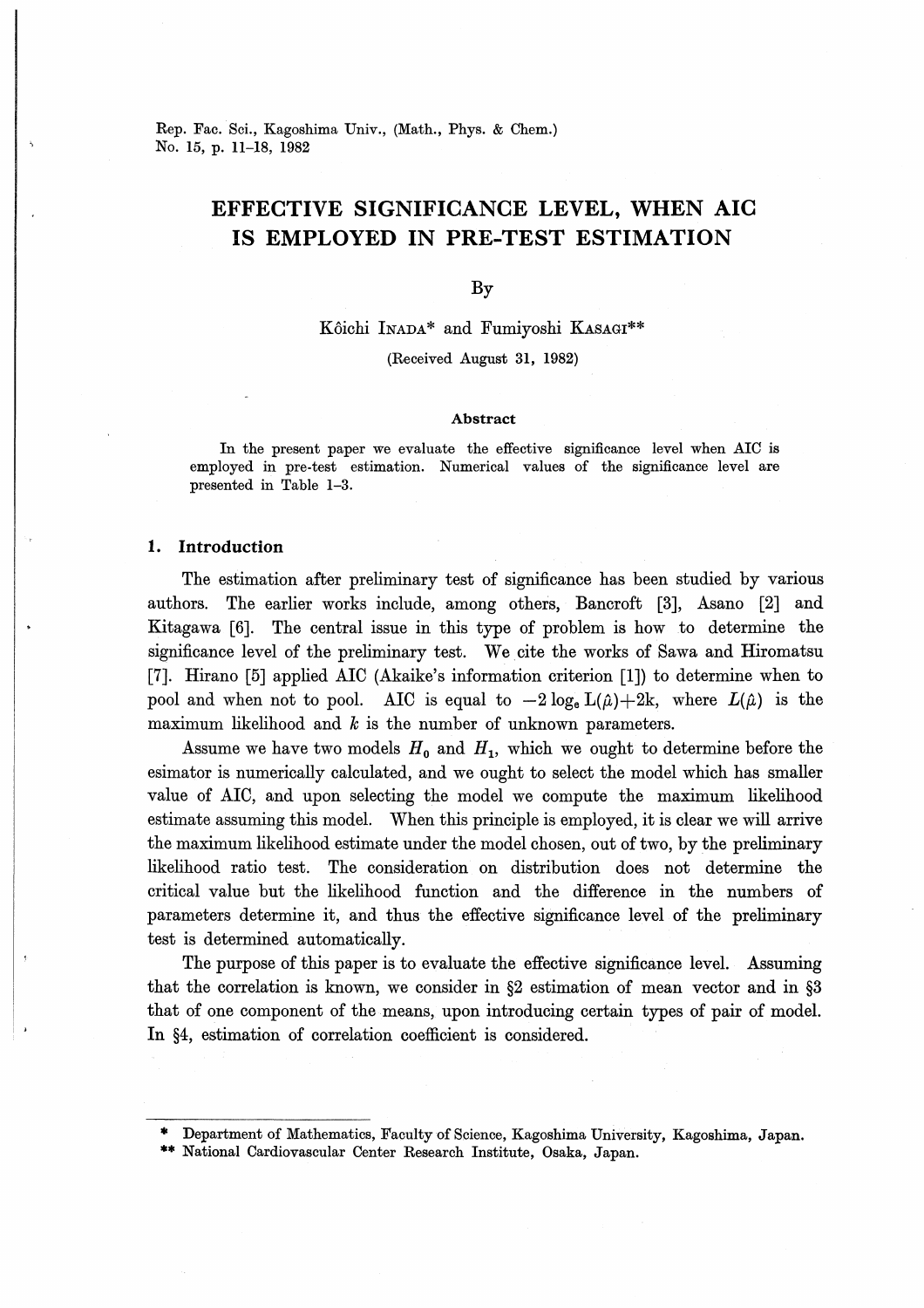#### K. INADA and F. KASAGI

### 2. Estimation of bivariate normal mean

Let  $\begin{pmatrix} X_1 \\ Y_1 \end{pmatrix}$ ,  $\begin{pmatrix} X_2 \\ Y_2 \end{pmatrix}$ , ...,  $\begin{pmatrix} X_n \\ Y_n \end{pmatrix}$  be a random samples from a bivariate normal distribution  $N(\mu, A)$  with the mean vector  $\mu = \begin{pmatrix} \mu_1 \\ \mu_2 \end{pmatrix}$  and the covariance matrix  $A = \sigma^2 \begin{pmatrix} 1 & \rho \\ \rho & 1 \end{pmatrix}$ .

#### $2.1$ One sided case

 $\sim 10^{-11}$ 

 $\sigma$  ,  $\sigma_{\rm{max}}$ 

 $\mathbb{C}(1)$ 

From the nature of the data it is known that  $\mu_1 = \mu_2 = 0$  or  $(\mu_1 \ge 0$  and  $\mu_2 \ge 0)$  where the inequality is strict for at least one.

Here we have two alternative models about means;

Model  $H_0$ :  $\mu_1 = \mu_2 = 0$ ,

Model  $H_1$ :  $\mu_1 \ge 0$  and  $\mu_2 \ge 0$  where the inequality is strict for at least one.

Then we would determine to use the procedure minimizing AIC as the test criterion of the preference between Model  $H_0$  and Model  $H_1$ . We denote AIC under  $H_0$  and under  $H_1$  as AIC ( $H_0$ ) and AIC ( $H_1$ ) respectively.

Case 1. When  $\sigma^2$  and  $\rho$  are known parameters, we make use of the following relation.

$$
AIC(H_0) - AIC(H_1) < 0
$$
  
\n
$$
\begin{cases}\nn\chi^2 < 4, \ \overline{X} \ge 0, \ \overline{Y} \ge 0 \\
\text{or } \frac{n}{1 - \rho^2} (\overline{Y} - \rho \overline{X})^2 < 4, \ \overline{X} < 0, \ \overline{Y} - \rho \overline{X} \ge 0 \\
\text{or } \frac{n}{1 - \rho^2} (\overline{X} - \rho \overline{Y})^2 < 4, \ \overline{Y} < 0, \ \overline{X} - \rho \overline{Y} \ge 0 \\
\text{or } \overline{X} - \rho \overline{Y} < 0, \ \overline{Y} - \rho \overline{X} < 0\n\end{cases}
$$

where  $\mathbf{X}^2 = \frac{1}{1-\rho^2} (\bar{X}^2 - 2\rho \bar{X} \bar{Y} + \bar{Y}^2)$  and  $(\bar{X}, \bar{Y})$  is the sample mean

vector. That is to say, if (1) is satisfied we would accept Model  $H_0$ , and the estimator of  $\mu$  is the zero vector. On the other hand if (1) is not satisfied, the estimator  $\hat{\mu}$  of  $\mu$  is as follows;

(2) 
$$
\hat{\mu} = \begin{cases} \begin{pmatrix} \bar{X} \\ \bar{Y} \end{pmatrix} & \text{if } \bar{X} \geq 0 \text{ and } \bar{Y} \geq 0, \\ \begin{pmatrix} 0 \\ \bar{Y} - \rho \bar{X} \end{pmatrix} & \text{if } \bar{X} < 0 \text{ and } \bar{Y} - \rho \bar{X} \geq 0, \\ \begin{pmatrix} \bar{X} - \rho \bar{Y} \\ 0 \end{pmatrix} & \text{if } \bar{X} - \rho \bar{Y} \geq 0 \text{ and } \bar{Y} < 0, \\ \begin{pmatrix} 0 \\ 0 \end{pmatrix} & \text{if } \bar{X} - \rho \bar{Y} < 0 \text{ and } \bar{Y} - \rho \bar{X} < 0. \end{cases}
$$

When  $H_0$  is true, the significance level  $\alpha$  of the test criterion stated above is exactly  $\alpha = 1 - Pr\{AIC(H_0) - AIC(H_1) < 0 | H_0\}$  $(3)$ 

$$
=\frac{e^{-2}(\pi-\cos^{-1}\rho)}{2 \pi}+\frac{1}{\sqrt{2\pi}}\int_{2}^{\infty}e^{-x^{2}/2}dx
$$

12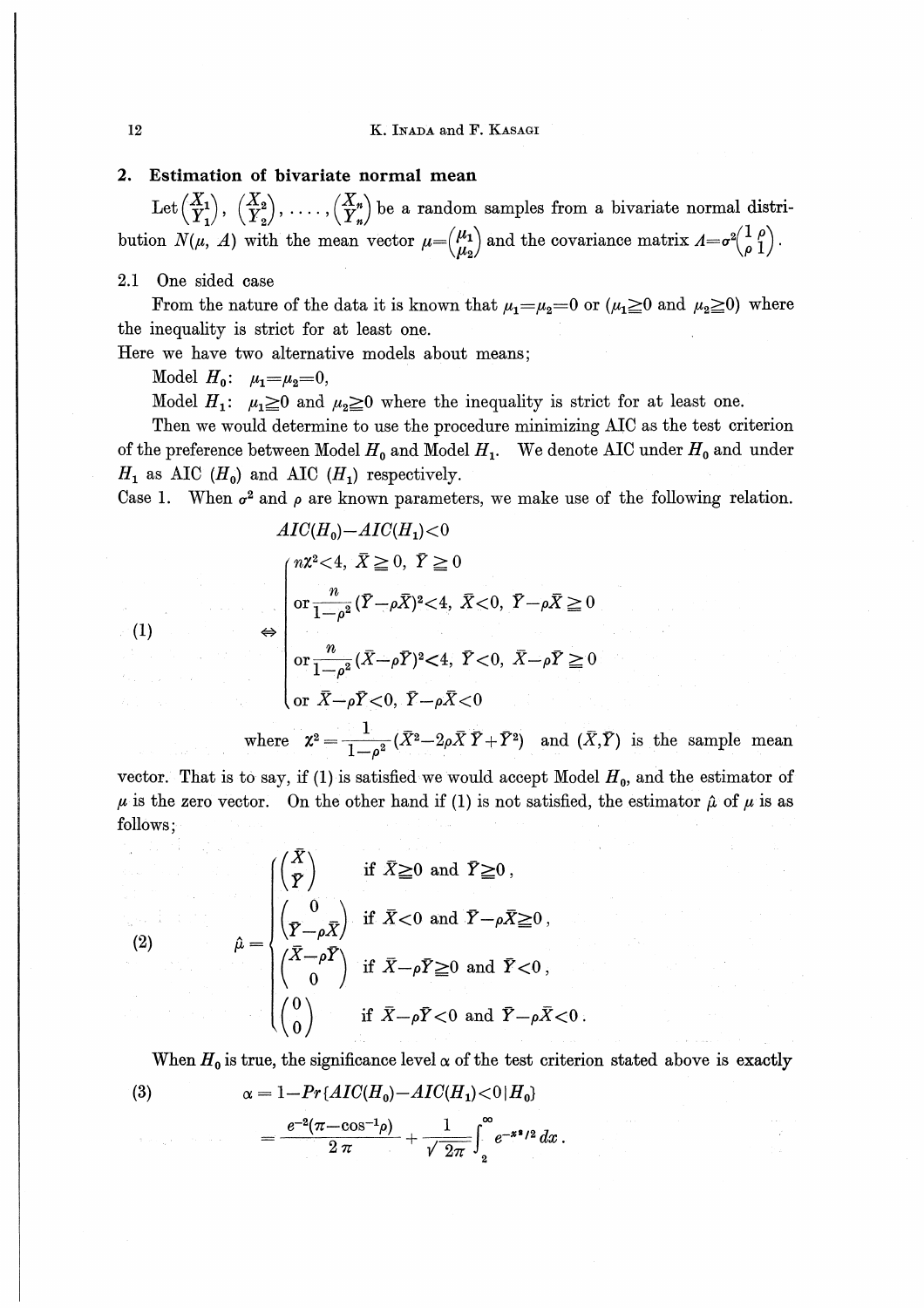In Table 1 values of  $\alpha$  are tabulated for various values of  $\rho$ .

Case 2. When  $\sigma^2$  is an unknown parameter and  $\rho$  is a known parameter, after some calculations, we arrive at the simple result as follows;

$$
\text{AIC}(H_0) - \text{AIC}(H_1) < 0
$$
\n
$$
\frac{n(\bar{X}, \bar{Y}) \sum_{i=1}^{n} (X_i, \bar{Y}_i)'}{\sum_{i=1}^{n} (X_i, Y_i) \sum_{i=1}^{n} (X_i, \bar{Y}_i)'} < 1 - e^{-2/\eta}, \ \bar{X} \ge 0, \ \bar{Y} \ge 0
$$
\n
$$
\text{(4)} \qquad \Leftrightarrow \qquad \frac{n(0, \bar{Y} - \rho \bar{X}) \sum_{i=1}^{n} (0, \bar{Y} - \rho \bar{X})'}{\sum_{i=1}^{n} (X_i, Y_i) \sum_{i=1}^{n} (X_i, \bar{Y}_i)'} < 1 - e^{-2/\eta}, \ \bar{X} < 0, \ \bar{Y} - \rho \bar{X} \ge 0
$$
\n
$$
\text{or } \frac{n(\bar{X} - \rho \bar{Y}, 0) \sum_{i=1}^{n} (X_i, \bar{Y}_i) \sum_{i=1}^{n} (X_i, \bar{Y}_i)'}{\text{or } \ \bar{X} - \rho \bar{Y} < 0, \ \bar{Y} - \rho \bar{X} < 0}
$$
\n
$$
\text{where } \sum_{i=1}^{n} \left(\frac{1}{\rho}\right).
$$

As the estimation procedure of  $\mu$  is similar to Case 1, we can also obtain the significance level  $\alpha$  as follows;

(5) 
$$
\alpha = 1 - \frac{1}{2\pi} \cos^{-1} \rho - \frac{1}{2} I_{1-e^{-\frac{1}{2}}/n} \left( \frac{1}{2}, \frac{2n-1}{2} \right) - \frac{1}{2\pi} \cos^{-1}(-\rho) I_{1-e^{-\frac{1}{2}}/n} (1, n-1)
$$

where 
$$
I_a(n, m) = \frac{1}{B(n, m)} \int_0^a x^{n-1} (1-x)^{m-1} dx
$$
  
and 
$$
B(n, m) = \int_0^1 x^{n-1} (1-x)^{m-1} dx.
$$

 $(6)$ 

2.2 Two sided case

In this section we would discuss the two sided case.

Model  $H_0: \mu_1 = \mu_2 = 0$ ,

Model  $H_1'$ :  $(\mu_1 \ge 0 \text{ and } \mu_2 \ge 0)$  or  $(\mu_1 \le 0 \text{ and } \mu_2 \le 0)$ 

where at least one of the inequalities &re strict in both cases.

Case 1. When  $\sigma^2$  and  $\rho$  are known parameters, we have the following relation.

$$
AIC(H_0) - AIC(H_1') < 0
$$
  
\n
$$
\begin{cases}\n n\chi^2 < 4, & \bar{X} \ge 0, \ \bar{Y} \ge 0 \\
 \text{or} & \frac{\sqrt{n}}{\sqrt{1-\rho^2}} (\bar{X} - \rho \bar{Y}) > -2, & \bar{X} < 0, \ \bar{Y} > 0, \ |\bar{X}| \ge |\bar{Y}| \\
 \text{or} & \frac{\sqrt{n}}{\sqrt{1-\rho^2}} (\bar{Y} - \rho \bar{X}) < 2, & \bar{X} < 0, \ \bar{Y} > 0, \ |\bar{X}| < |\bar{Y}| \\
 \text{or} & n\chi^2 < 4, & \bar{X} \le 0, \ \bar{Y} \le 0\n \end{cases}
$$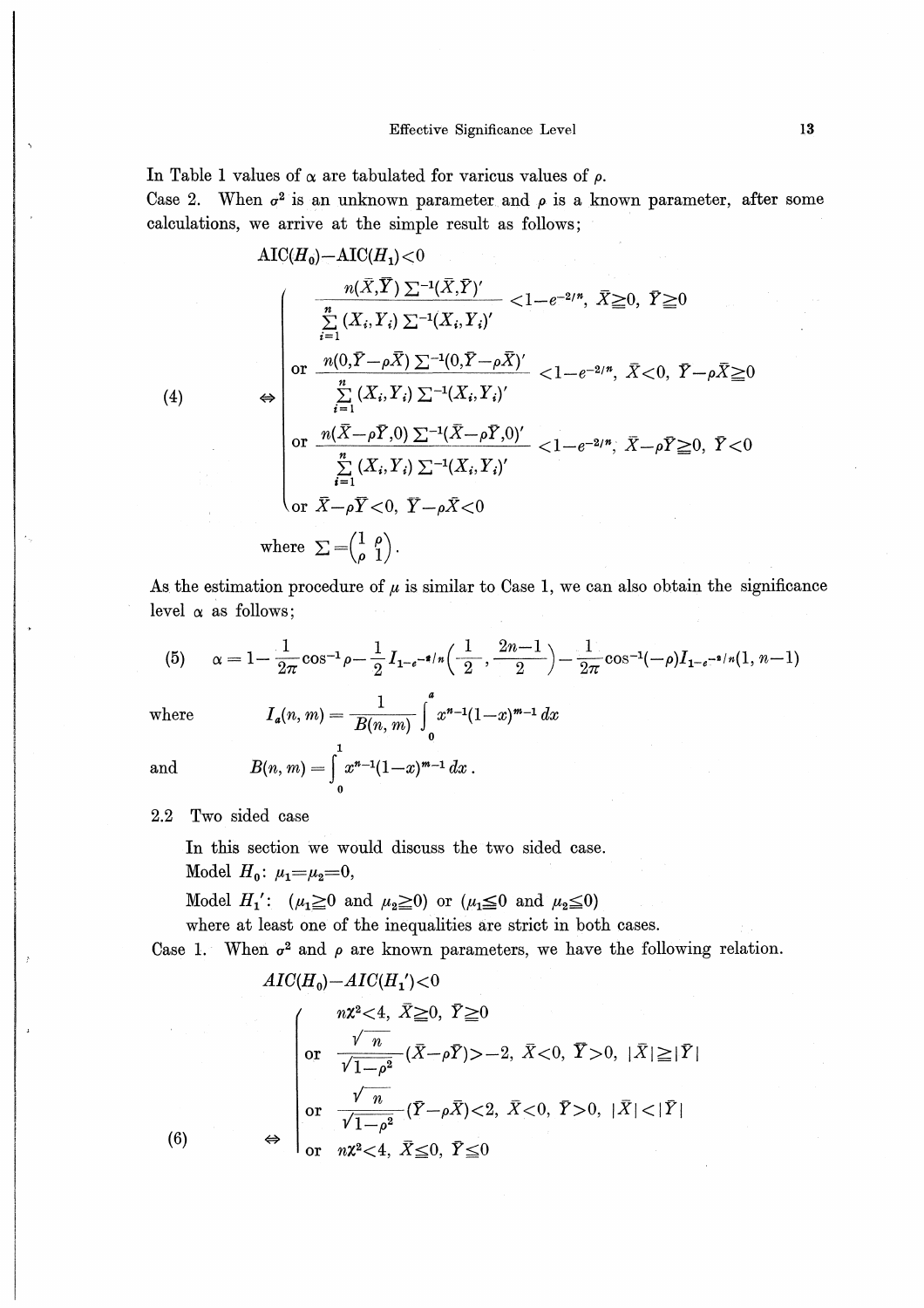$$
\begin{array}{ll}\n\text{or} & \frac{\sqrt{n}}{\sqrt{1-\rho^2}} (\bar{Y}-\rho \bar{X}) > -2, \ \bar{X} > 0, \ \bar{Y} < 0, \ |\bar{X}| \leq |\bar{Y}| \\
\text{or} & \frac{\sqrt{n}}{\sqrt{1-\rho^2}} (\bar{X}-\rho \bar{Y}) < 2, \ \bar{X} < 0, \ \bar{Y} < 0, \ |\bar{X}| > |\bar{Y}| \ .\n\end{array}
$$

Therefore our estimator  $\hat{\mu}$  of  $\mu$  is as follows;

(7) 
$$
\hat{\mu} = \begin{cases} \text{if (2) is satisfied,} \\ \begin{pmatrix} 0 \\ 0 \end{pmatrix}, \\ \text{if (2) is not satisfied,} \\ \begin{pmatrix} \overline{X} \\ \overline{Y} \end{pmatrix} \text{ when } \overline{X} \text{ and } \overline{Y} \text{ are of the same sign,} \\ \begin{pmatrix} \overline{X} - \rho \overline{Y} \\ \begin{pmatrix} \overline{X} - \rho \overline{Y} \end{pmatrix} \text{ when } \overline{X} \text{ and } \overline{Y} \text{ are of the different sign and } |\overline{X}| \geq |\overline{Y}|, \\ \begin{pmatrix} \nabla - \rho \overline{X} \end{pmatrix} \text{ when } \overline{X} \text{ and } \overline{Y} \text{ are of the different sign and } |\overline{X}| < |\overline{Y}|. \end{cases}
$$

The significance level  $\alpha$  is given by

(8) 
$$
\alpha = 2 \left[ \frac{e^{-2} (\pi - \cos^{-1} \rho)}{2 \pi} + \frac{1}{\sqrt{2\pi}} \int_{2}^{\infty} \exp \left( -\frac{x^{2}}{2} \right) dx - \frac{1}{2\pi \sqrt{1 - \rho^{2}}} \int_{2}^{\infty} \exp \left[ -\frac{1}{2(1 - \rho^{2})} (x^{2} - 2\rho xy + y^{2}) \right] dx dy \right].
$$

Values of  $\alpha$  are also tabulated in Table 1.

Case 2. When  $\sigma^2$  is an unknown parameter and  $\rho$  is a known parameter, we have the following relation.

$$
AIC(H_0) - AIC(H_1') < 0
$$
\n
$$
\begin{cases}\n\frac{n(\bar{X}, \bar{Y}) \sum^{-1} (\bar{Y}, \bar{Y})'}{\sum_{i=1}^{n} (X_i, Y_i) \sum^{-1} (X_i, Y_i)'}, < 1 - e^{-2/n} \text{ and } \{(\bar{X} \ge 0, \bar{Y} \ge 0) \text{ or } (\bar{X} \le 0, \bar{Y} \le 0)\} \\
\text{or } \frac{n(0, \bar{Y} - \rho \bar{X}) \sum^{-1} (0, \bar{Y} - \rho \bar{X})'}{\sum_{i=1}^{n} (X_i, Y_i) \sum^{-1} (X_i, Y_i)'}, < 1 - e^{-2/n} \text{ and } \{(\bar{X} + \bar{Y} \ge 0, \bar{Y} \le 0) \text{ or } (\bar{X} + \bar{Y} \le 0, \bar{Y} \ge 0)\} \\
\text{or } \frac{n(\bar{Y} - \rho X, 0) \sum^{-1} (0, \bar{Y} - \rho X)'}{\sum_{i=1}^{n} (X_i, Y_i) \sum^{-1} (X_i, Y_i)'} < 1 - e^{-2/n} \text{ and } \{(\bar{X} + \bar{Y} \le 0, \bar{X} \ge 0) \text{ or } (\bar{X} + \bar{Y} \ge 0, \bar{X} \le 0)\}.\n\end{cases}
$$

As the estimation procedure of  $\mu$  is similar to Case 1, we can also get the significance level  $\alpha$  as follows;

(10) 
$$
\alpha = 1 - \frac{1}{\pi} \left[ \cos^{-1} \rho I_{1-e}^{-3/\pi} \left( \frac{1}{2}, \frac{2n-1}{2} \right) + \cos^{-1}(-\rho) I_{1-e}^{-2/\pi} (1, n-1) \right].
$$

 $14$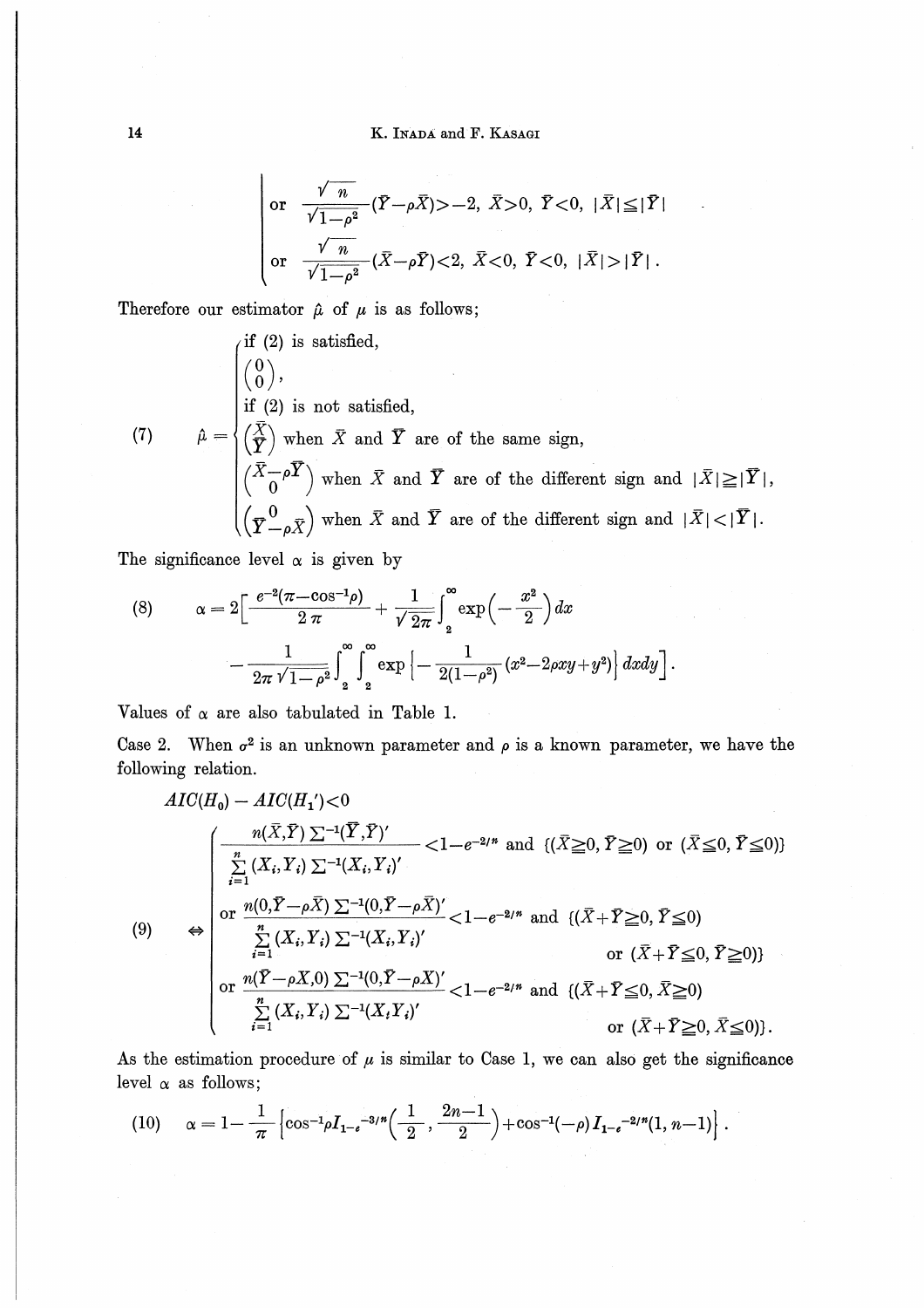| $\alpha$ (one-sided)<br>ρ |        | $\alpha$ (two-sided) | ρ   | $\alpha$ (one-sided) | $\alpha$ (two-sided) |  |
|---------------------------|--------|----------------------|-----|----------------------|----------------------|--|
| $-0.9$                    | .0325  | .0650                | 0.0 | .0566                | . 1122               |  |
| $-0.8$                    | .0366  | .0732                | 0.1 | .0588                | . 1158               |  |
| $-0.7$                    | .0399  | .0798                | 0.2 | .0609                | . 1190               |  |
| $-0.6$                    | .0427  | .0854                | 0.3 | .0631                | . 1222               |  |
| $-0.5$                    | .0453  | .0906                | 0.4 | .0654                | . 1250               |  |
| $-0.4$                    | . 0477 | .0954                | 0.5 | .0679                | . 1276               |  |
| $-0.3$                    | .0500  | .0998                | 0.6 | .0704                | . 1298               |  |
| $-0.2$                    | .0522  | . 1042               | 0.7 | .0733                | .1318                |  |
| $-0.1$                    | .0544  | . 1082               | 0.8 | .0767                | . 1336               |  |
|                           |        |                      | 0.9 | .0807                | . 1346               |  |

TABLE 1

### 3. Estimation of one component of the bivariate normal mean

In this section we would consider the estimation of  $\mu_2$ . If we can known the value of  $\mu_1$ , it is natural that we should use this knowledge to estimate  $\mu_2$ .

3.1 One sided case

Our aim is to estimate  $\mu_2$  where two alternative models are given as follows;

Model  $H_0: \mu_1 = 0$ ,

Model  $H_1: \mu_1 > 0$ .

Then the estimator  $\hat{\mu}_2$  of  $\mu_2$  is as follows;

(11) 
$$
\hat{\mu}_2 = \begin{cases} \bar{Y} - \rho \bar{X} & \text{if } H_0 \text{ is accepted,} \\ \bar{Y} & \text{if } H_1 \text{ is accepted.} \end{cases}
$$

Case 1. When  $\sigma^2$  and  $\rho$  are known parameters, whether Model  $H_0$  is accepted or not is judged through AIC similary as §2.

Then we have the following relation.

(12) 
$$
\frac{AIC(H_0) - AIC(H_1) < 0}{\sigma} \Leftrightarrow \frac{\sqrt{n} \bar{X}}{\sigma} < \sqrt{2}
$$

Therefore the significance level  $\alpha$  of this test criterion is exactly

(13) 
$$
\alpha = 1 - Pr\left(\frac{\sqrt{n} X}{\sigma} < \sqrt{2}\right)
$$

$$
= 0.07864 \cdots
$$

Case 2. When  $\sigma^2$  is an unknown parameter and  $\rho$  is a known parameter, we have the following relation.

$$
(14) \qquad \Leftrightarrow t_{2(n-1)} = \frac{\sqrt{n} \overline{X}}{\sqrt{1 - \rho^2}} \sqrt{\sum_{i=1}^{n} \left\{ (X_i - \overline{X})^2 - 2\rho (X_i - \overline{X}) \left( Y_i - \overline{Y} \right) + (Y_i - \overline{Y})^2 \right\}} \right. \\
\ll \sqrt{2(n-1)} \sqrt{e^{1/n} - 1},
$$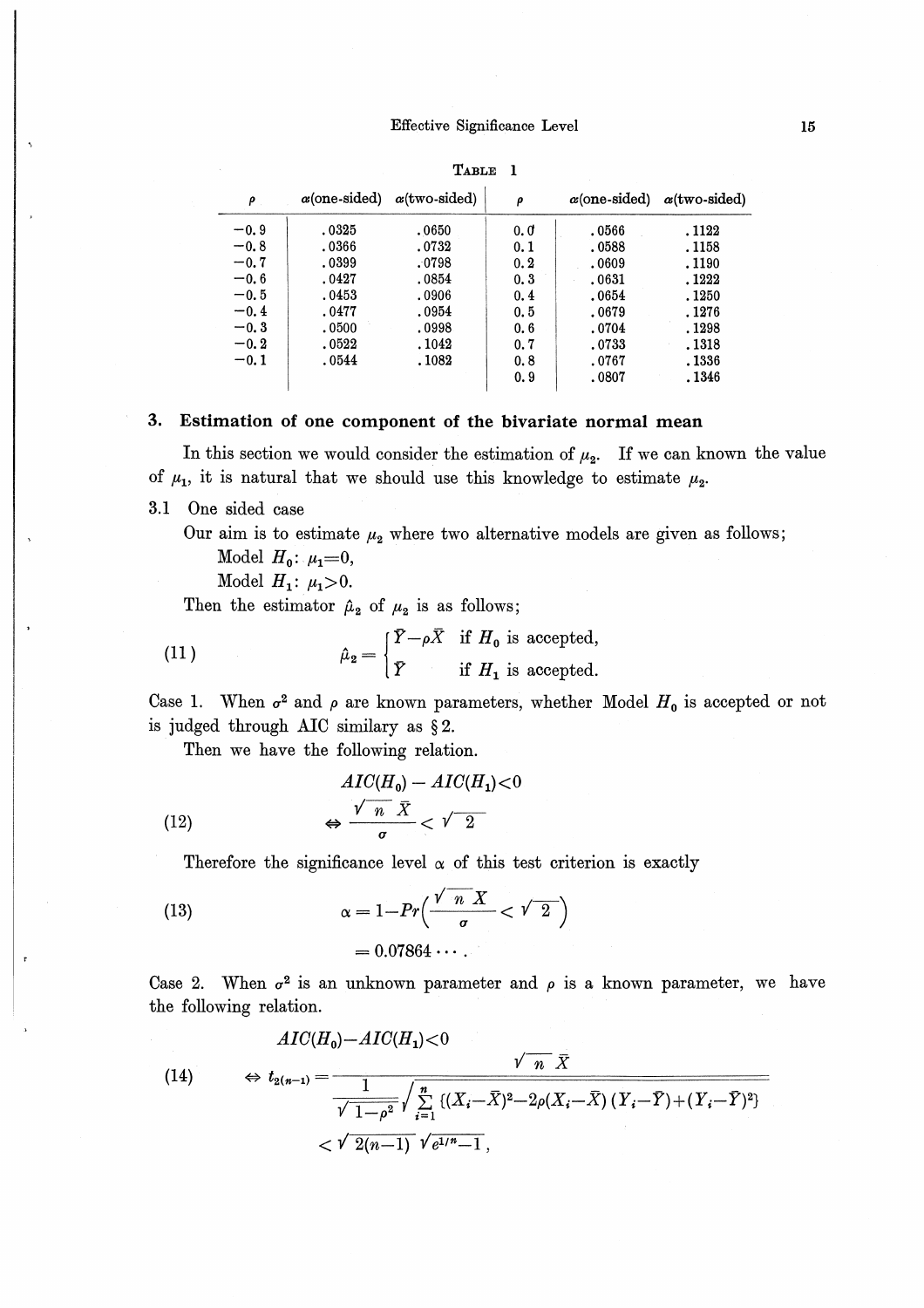where  $t_m$  is distributed according to the t-distribution with  $m$  degrees of freedom. The estimator  $\hat{\mu}_2$  of  $\mu_2$  is the same as (11) and the significance level  $\alpha$  is exactly

(15) 
$$
\alpha = 1 - Pr\{t_{2(n-1)} < \sqrt{2(n-1)}\sqrt{e^{1/n} - 1}\}
$$

$$
= \frac{1}{2} \left\{ 1 - I_{1-e}^{-1/n} \left( \frac{1}{2}, n - 1 \right) \right\}.
$$

Values of  $\alpha$  are tabulated in Table 2 for various values of n. It should be noted that under  $H_0$ 

$$
\alpha = \lim_{n \to \infty} Pr\{AIC(H_0) - AIC(H_1) \ge 0 | H_0\}
$$
  
= 0.07864...

| n  | $\alpha$ | $\sqrt{2(n-1)} \sqrt{e^{1/n}-1}$ | n   | $\alpha$ | $\sqrt{2(n-1)} \sqrt{e^{1/n}-1}$ |
|----|----------|----------------------------------|-----|----------|----------------------------------|
| 5  | . 1100   | 1.3309                           | 30  | .0831    | 1.4021                           |
| 10 | .0929    | 1.3759                           | 35  | .0825    | 1.4039                           |
| 15 | .0878    | 1.3894                           | 40  | .0820    | 1.4052                           |
| 20 | .0854    | 1.3958                           | 50  | .0813    | 1.4070                           |
| 25 | .0840    | 1.3996                           | 100 | .0800    | 1.4106                           |

Two sided case  $3.2\phantom{0}$ 

Our aim is to estimate  $\mu_2$  where two alternative models are given as follows;

Model  $H_0: \mu_1 = 0$ ,

$$
\text{Model} \quad H_1': \mu_1 = 0 \,,
$$

When  $\sigma^2$  is an unknown parameter and  $\rho$  is a known parameter, we have the following relation.

(16) 
$$
AIC(H_0) - AIC(H_1') < 0
$$

$$
\Leftrightarrow |t_{2(n-1)}| < \sqrt{2(n-1)} \sqrt{e^{1/n} - 1}.
$$

Therefore the significance level  $\alpha$  is exactly

(17) 
$$
\alpha = 1 - Pr\{ |t_{2(n-1)}| < \sqrt{2(n-1)} \sqrt{e^{1/n} - 1} \}
$$

$$
= 1 - I_{1-e}^{-1/n} \left( \frac{1}{2}, n-1 \right).
$$

#### Estimation of correlation coefficient 4.

Let the random samples  $\begin{pmatrix} X_1 \\ Y_1 \end{pmatrix}$ , ...,  $\begin{pmatrix} X_n \\ Y_n \end{pmatrix}$  be taken from a bivariate normal distribution  $N\begin{bmatrix} (\mu_1) (\sigma_1^2 \rho \sigma_1 \sigma_2) \\ \mu_2 \end{bmatrix}$ , where  $\mu_1$ ,  $\mu_2$ ,  $\sigma_1$  and  $\sigma_2$  are unknown prameter aim is to estimate the correlation coefficient  $\rho$ .

the se

Model 
$$
H_0
$$
:  $\rho=0$ ,  
Model  $H_1$ :  $\rho=0$ .

 $16$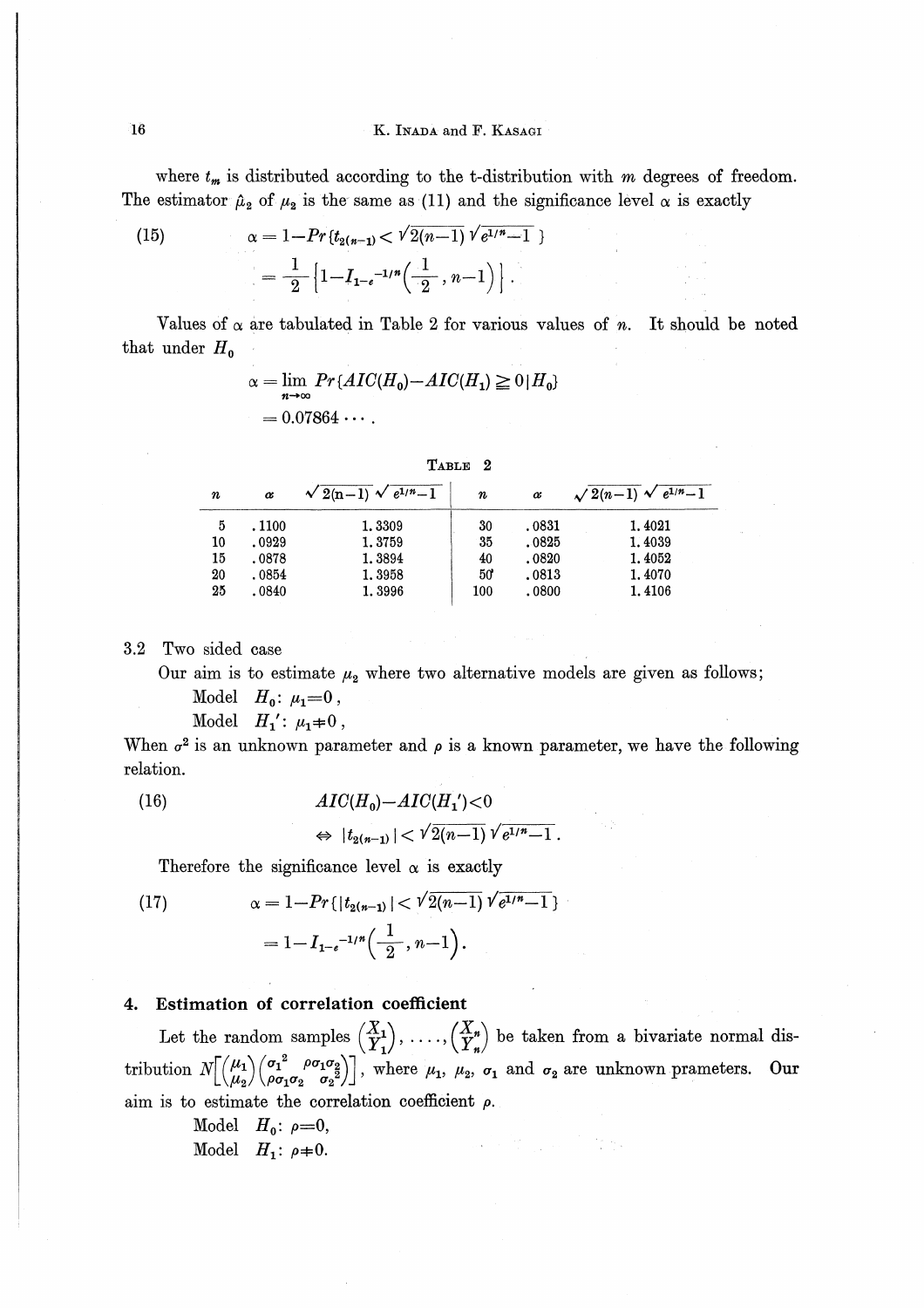Then the preliminary test estimator  $\hat{\rho}$  of  $\rho$  is

(18) 
$$
\hat{\rho} = \begin{cases} 0 & \text{if } H_0 \text{ is accepted,} \\ r & \text{if } H_1 \text{ is accepted,} \end{cases}
$$

where

$$
r = \frac{\sum\limits_{i=1}^{n} (x_i - \overline{X}) (Y_i - \overline{Y})}{\sqrt{\sum\limits_{i=1}^{n} (X_i - \overline{X})^2} \sqrt{\sum\limits_{i=1}^{n} (Y_i - \overline{Y})^2}}.
$$

By simple computations, we have

(19)  $AIC(H_0) - AIC(H_1) < 0$  $\Leftrightarrow$   $|r| < \sqrt{1-e^{-2/n}}$ .

When  $H_0$  is true, the significance level  $\alpha$  is exactly

(20) 
$$
\alpha = 1 - Pr(|t_{n-2}| < \sqrt{n-2} \sqrt{e^{2/n}-1})
$$

$$
= 1 - I_{1-e^{2/n}}\left(\frac{1}{2}, \frac{n-2}{2}\right).
$$

Next when two models are given as follows;

Model  $H_0$ :  $\rho = \rho_0$ 

Model  $H_1$ :  $\rho \neq \rho_0$  where  $\rho_0$  ( $\neq 0$ ) is the known constant, the preliminary test estimator  $\hat{\rho}$  of  $\rho$  is

(21) 
$$
\hat{\rho} = \begin{cases} \rho_0 & \text{if } H_0' \text{ is accepted,} \\ r & \text{if } H_1' \text{ is accepted.} \end{cases}
$$

By tedious computations we get the following relation.

(22) 
$$
AIC(H_0') - AIC(H_1') < 0
$$

$$
\Leftrightarrow \rho_L < r < \rho_U
$$

where

$$
\rho_L = \frac{1}{e^{2/n} + (1 - e^{2/n}){\rho_0}^2} \left\{ \rho_0 - (1 - \rho_0^2) e^{1/n} \sqrt{e^{2/n} - 1} \right\},
$$
  

$$
\rho_U = \frac{1}{e^{2/n} + (1 - e^{2/n}){\rho_0}^2} \left\{ \rho_0 + (1 - \rho_0^2) e^{1/n} \sqrt{e^{2/n} - 1} \right\}.
$$

When  $H_0$  is true, the significance level  $\alpha$  is

 $\alpha = 1 - Pr(\rho_L < r < \rho_U)$ .

We can get values of  $\alpha$  by referring to the table by David [4]. These are shown in Table 3, including the case of  $\rho_0=0$ . It should be noted that under  $H_0$  in both cases